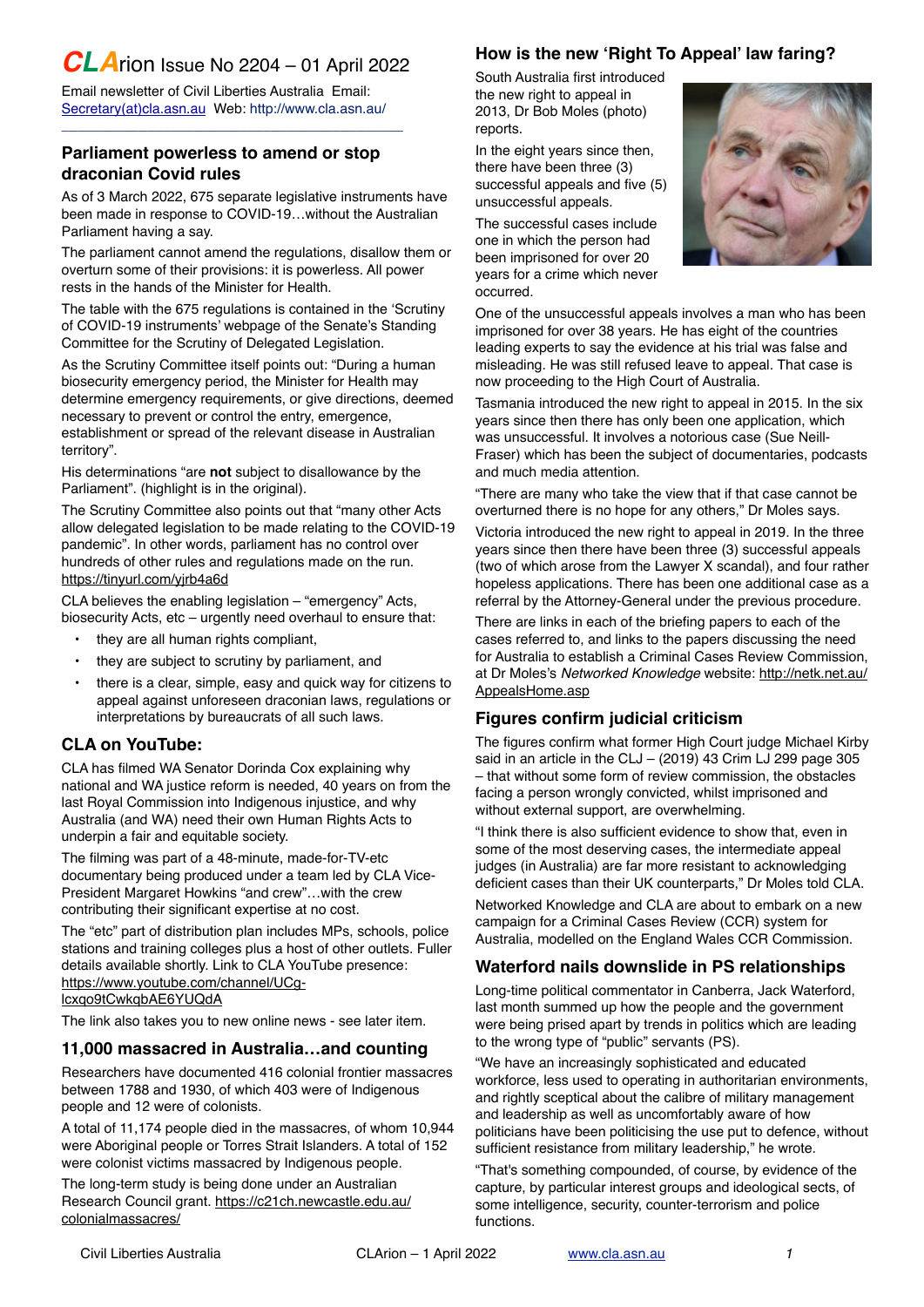"Service to the nation, like public service, is supposed to be something altogether different from being a praetorian guard to and striking force for the political interests of the government of the day."

He also wrote about "the grossly over-staffed senior officer corps".

Waterford highlighted "the spectacle of the relevant minister calling on homeless and possession-less people to contact Centrelink via the internet, or by the notoriously incompetent, inhuman and inhumane phone service".

He also referred to the "public relations embuggerances" of government in general.

### **ODD SPOT: 18 months after report, no-one charged (other than McBride)**

The Brereton Report – published on 19 Nov 2020, after an investigation lasting four years – found evidence of 39 unlawful killings of civilians and prisoners in Afghanistan covered up by the ADF.

Brereton found 25 Defence people contributed to the homicides, including some as accessories.

The unlawful killings started in 2009, but most occurred in 2012 and 2013 according to the report.

Australia's current Governor General, David Hurley – *"the standard you walk past is the standard you accept"* – was Chief of the Defence Force from July 2011 to June 2014. He held an investigation into allegations to the same effect, and found nothing.



No-one has yet been charged…except, of course, the whistleblowing lawyer

David McBride who refused to allow the ADF to cover up vehemently alleged murder by soldiers. [https://en.wikipedia.org/](https://en.wikipedia.org/wiki/Brereton_Report) [wiki/Brereton\\_Report](https://en.wikipedia.org/wiki/Brereton_Report)

# **SIC committee heads down Kafka-esque path**

Parliament's SIC (security and intelligence committee) group is now recommending ways to "protect (university) students from threats to their freedom of speech, association and physical safety".

The SIC committee, under its formal name of Parliamentary Joint Committee on Intelligence and Security (PJCIS), is just one step removed from imposing restrictions, censorship and mandatory reporting on the nation's brightest students, and on their lecturers and institutions.

You can tell what they have in mind when their form of "protecting" involves "documenting and reporting incidents of harassment, intimidation and censorship resulting from foreign interference, as well as new penalties for foreign interference activities on campus, including reporting on fellow students to foreign governments".

The SIC group has also called for:

- A risk-based audit which samples Australian Research Council grants over the past decade to determine exposure associated with participation in talent recruitment programs, noting the Thousand Talents Program is one amongst many.
- Adequacy of existing penalties, including grant fraud, should also be investigated.
- Banning government employees from participating in talent-recruitment programs.
- Training on national security issues for university staff and students.
- Communicating Foreign Influence Transparency Scheme requirements to foreign student associations operating at Australian universities and investigating possible cases of non-compliance.

Committee chair Senator James Paterson said that, while the sector has made progress in addressing national security concerns, foreign interference on campus remains a serious threat, and more work has to be done to safeguard our students and education institutions.

CLA has warned about how this committee virtually only consults the spook community, and therefore is disappearing up its own fundamental and ideological hates. – PJCIS media release 25 March 2022 Definition: Kafka-esque: unnecessarily complicated and frustrating experiences, especially with bureaucracy.

*See report on PJCS ignoring civil liberties, including CLA, under 'CLA main activities for March', below.*

# **CLA Oz Day letter asks for fair deal for the 'other viewpoint'**

One of CLA's Australia Day letters in 2022 was to the Prime Minister and the Leader of the Opposition.

We asked for a security committee in the next parliament chaired by a human rights advocate, with a majority of human rights members. Not basically a specially-selected group of spook cheerleaders, who have comprised the SIC group in the past.

No reply from either, yet.

# **Fatal shootings reach record numbers**

The Australian Institute of Criminology has found that recently fatal police shootings had reached a record high since documentation began in 1989-1990.

The data showed there had been a 78% increase in fatal police shootings Australia-wide between 2018-2019 and 2019-2020.

Of the 164 police shootings since 1989-1990, 10 victims were Aboriginal or Torres Strait Islander people, representing 6.1% of incidents despite Indigenous people accounting for 3.3% of the Australian population.

There have been 500 Aboriginal and Torres Strait Islander deaths in custody in Australia since a royal commission aimed at preventing Indigenous deaths in the justice system was handed down in 1991. <https://tinyurl.com/2p8uk4cp>

# **Mass poisoning of Indigenous people attempted mere 40 years ago**

Someone tried to mass poison Aboriginal people in Alice Springs 40 years ago, in 1981 – that's one of 110 newly unearthed Indigenous massacre sites identified by academics last month.

The University of Newcastle's Colonial Frontier Massacres Digital Map Project's final findings added a further 113 sites, bringing the tally to 415 places where at least six people were killed in anti-Indigenous attacks since colonisation. Most sites were in WA and the NT, and half the massacres of Aboriginal people were by police or government forces.

Dr Robyn Smith, who worked on the project, told the *National Indigenous Times* an attempted poisoning massacre in 1981 killed two Aboriginal people, and put 14 others in hospital.

"A bottle of port or sherry was deliberately left on the grounds of John Flynn church, in Alice Springs, a known drinking place," she said. "A group of 16 people started to drink from this bottle – two died and 14 were admitted to hospital." [https://tinyurl.com/](https://tinyurl.com/2p9fe83r) [2p9fe83r](https://tinyurl.com/2p9fe83r)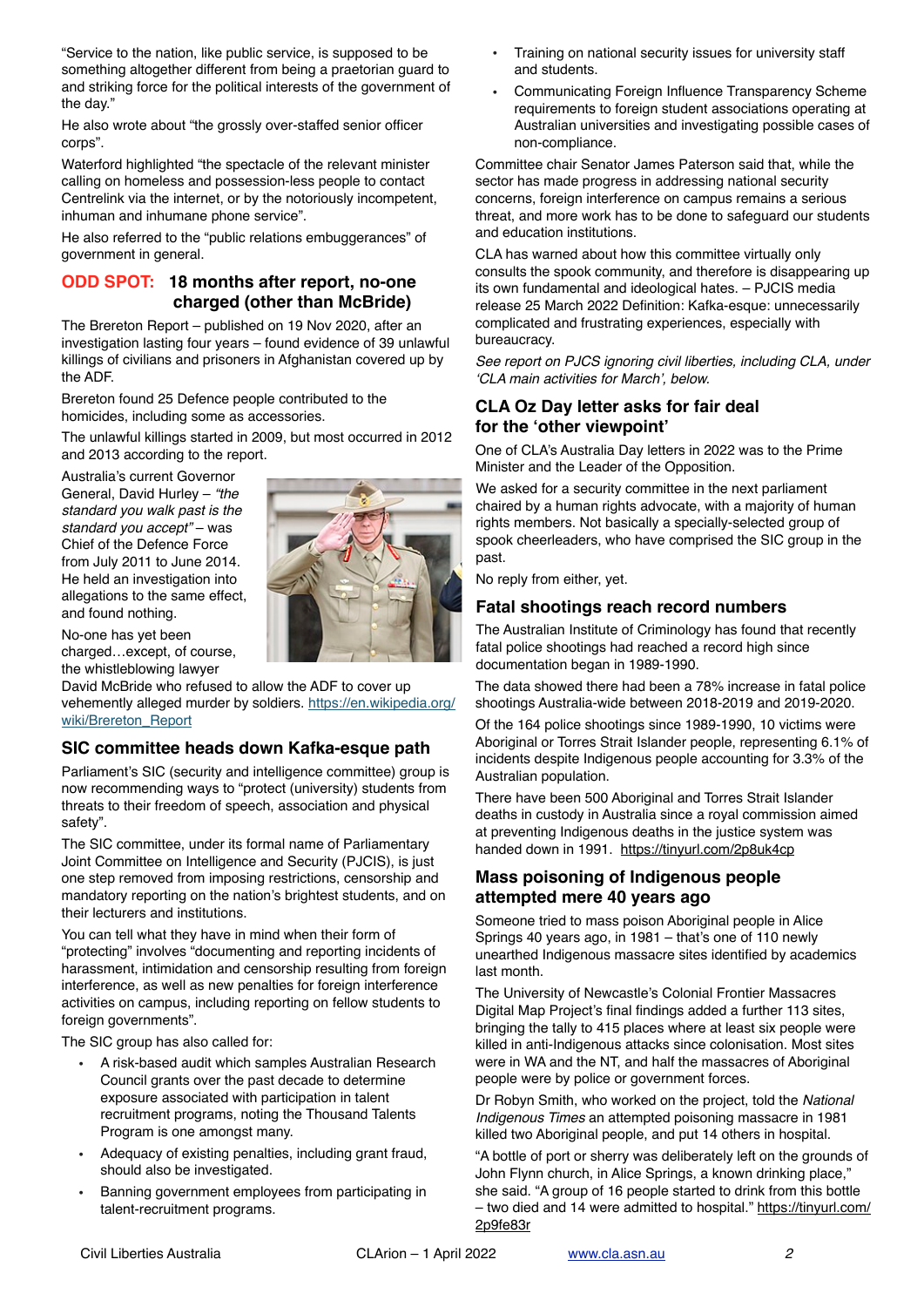### **Judge, barrister criticise how 'forensic experts' are allowed to give 'evidence'**

A Queensland judge and barrister have found holes in expert witness evidence and testimonies in several criminal and civil cases, urging defence lawyers to identify the qualifications of witnesses.

In a joint paper delivered to the Australian Defence Lawyers Alliance Symposium last month, Justice Peter Davis, with Joshua Jones, raised concerns with several cases across the state and questioned the viability of expert witnesses.

They probed, for example, evidence provided by a pathologist in one of Queensland's biggest crimes, the murder of 15-yearold Janet Phillips in Brisbane's bayside suburb of Wynnum in 1987.

In his address, judge Davis questioned that while the pathologist was an expert in forensic pathology and was clearly qualified to give opinion evidence about stab wounds, he lacked expertise in other fields, notably whether Phillips' killer Lloyd Clark Fletcher raped her before or after her death.

"What was his expertise though to conclude that smudges of blood would be on the body if intercourse had occurred after the stabbing? He clearly wasn't an expert in the field of intercourse with bleeding bodies," the judge said.

The paper warned about significant over-reach and expertise over-claiming both by the supposed experts, and the dangers of judges allowing such false 'expertise' to be heard by juries, who would not have the skills to appreciate where the boundary to expertise lay.

# **Law gets first major overhaul in 135 years**

Queensland's Justices Act 1886 is about to be comprehensively reviewed for the first time in 135 years.



Retired District Court judge Michael Shanahan will lead the historic review of the Justices Act 1886.

"The Act is used every day in

Queensland and is fundamental to our

criminal justice system," AG Shannon Fentiman (photo) said.

"This review is well overdue, it's been 135 years since the Act was introduced. While the Justices Act has been amended and added to over the years, it has not been comprehensively reviewed, and many of its provisions carry the form and style of another era," she said.<https://tinyurl.com/2p84b6rx>

The reality, CLA says, is that much Australian law is in a similar situation. "The entire state of justice in Australia needs reviewing…such a review has never been done," CLA CEO Bill Rowlings said.

# **State may open sperm donor records**

The rights of donor-conceived Queenslanders to access genetic information about their donors to manage their health and personal wellbeing will be considered by the Queensland Parliament.

Queensland AG Shannon Fentiman has asked Parliament to refer the sperm donor records issue to the Legal Affairs and Safety Committee for inquiry.

"Conception using donated sperm, eggs or embryos has given countless Queensland couples and individuals the precious gift of starting or extending a family," the AG said.

"For those people who are donor-conceived, it is important that they can access information about their genetic identity to better understand their origins and to manage their health appropriately.

"That's why the Legal Affairs and Safety Committee will examine this issue carefully, to determine whether a statutory register of donor conception information should be established." <https://tinyurl.com/yckreyfn>

# **Police enlist people dobbing power**

Queensland Police have introduced a new technology that lets people easily upload digital evidence such as video footage and photographs.

It will be specifically used so people can upload vision of car hooning.

Queensland claims Australia's toughest and strongest anti-hoon legislation. Penalties for hooning include fines of up to \$5338 and jail for up to 6 months: hoons also face having their vehicle impounded or immobilised.

In 2021, Qld Police impounded, immobilised or confiscated the number plates of more than 4000 vehicles for hooning-related offences.<https://tinyurl.com/nhba89vv>

# **Health safety and speed stacked against privacy**

Victoria wants to centralise the medical records of every patient in the public health system for simplicity and reliability of access, leading to greater safety and sped.

Opponents stress the dangers of a centralised system in terms of hacks and leaks, and say patients should have the right to opt out of the scheme, which is similar to those in NSW and **Queensland** 

Victoria's Health Legislation Amendment (Information Sharing) Bill will permit the sharing of all health data through a central database. Doctors are generally in favour, saying that paper medical records in GPs' offices and on local servers are probably much more open to abuse or misuse than a heavilyguarded state system.

Anyone caught abusing the data or accessing it without authorisation could be imprisoned for up to two years. [https://](https://tinyurl.com/2p8s496p) [tinyurl.com/2p8s496p](https://tinyurl.com/2p8s496p)

# **Patten wants more justice 'reasonableness'**

A Victorian parliament report has recommended the state change to a more modern and rehabilitationfocused approach to justice.

"We need urgent work to improve the way we deliver justice, to ensure community safety, and to find modern solutions to reduce offending and reoffending," the chair of the Legislative Council Legal and Social Issues Committee, Fiona Patten (Reason Party, photo), said.



The committee heard evidence that there had been a 57.6% increase in Victoria's prison population in the decade to 30 June 2020. Changes to the state's bail system in 2013, and again in 2017-18 had led to a massive rise in the number of people on remand, almost tripled to just under 3000 by 2019.

The committee wants courts to impose home detention orders as an alternative to jail, and a review of the impacts of the Act's mandatory sentencing provisions.

Report:<https://www.parliament.vic.gov.au/lsic-lc/article/4534> A 6-minute video report is also available. – media release 24 March 2022.

# **Lawyer gets off scot free, despite RC criticisms**

The Royal Commissioner and former top Queensland judge, Margaret McMurdo said the conduct of the head of Victoria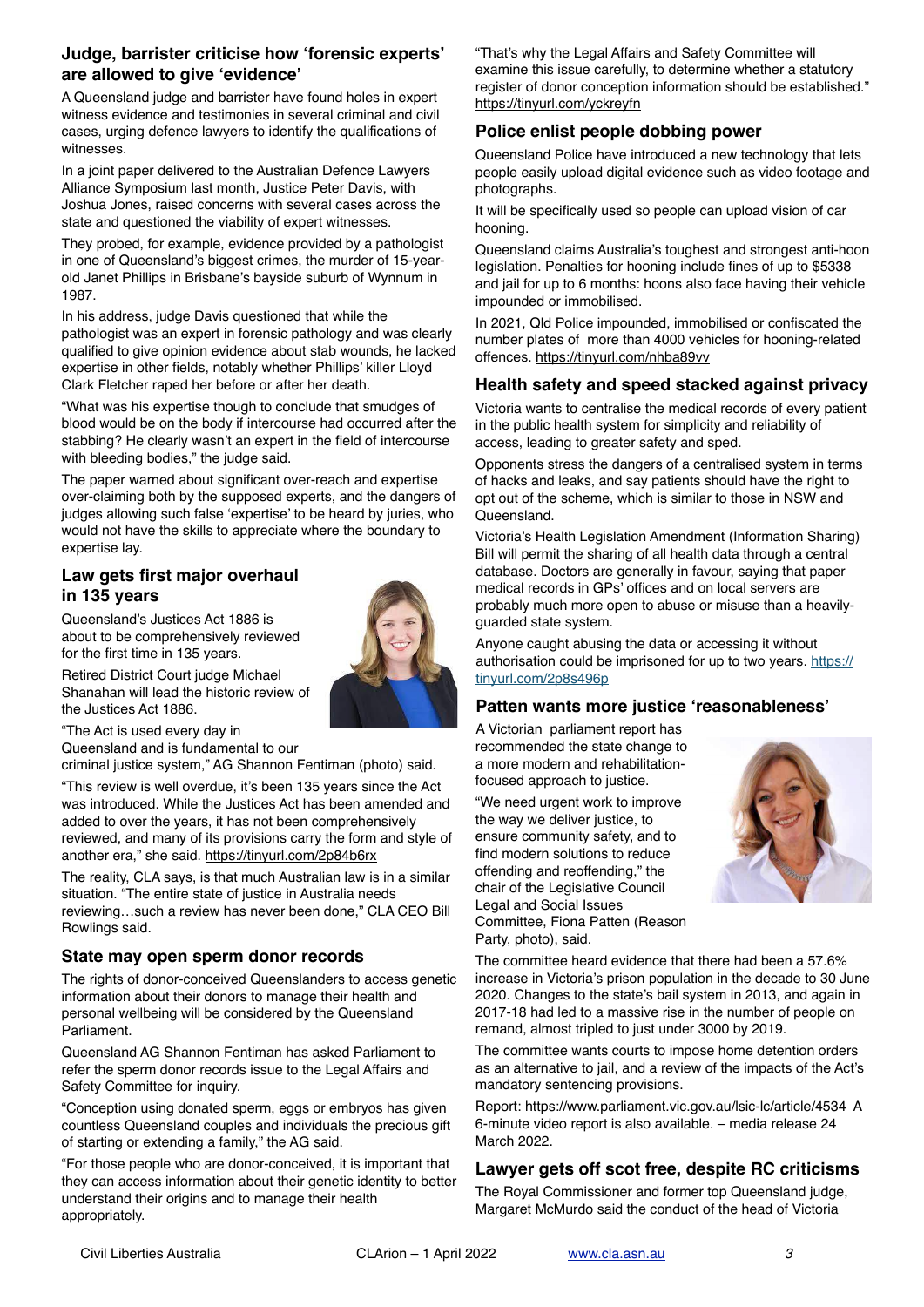Police's legal department "fell short of the commission's expectations for the most senior lawyer in Victoria Police".

"The Commission considers that he should have ensured that adequate disclosure was made to the DPP much earlier and much more comprehensively than it was," she said about his role in the Lawyer X informer scandal.

But the police legal boss, Fin McRae, has been absolved of wrongdoing by his peers – the Victorian Legal Services Board and Commissioner in a judgement CLA and most independent observers find puzzling.

Commissioner McMurdo headed the RC into the Management of Police Informants in 2018 after high-profile defence barrister Nicola Gobbo was revealed as a long-term police informant, even when defending high profile criminals in court.

It was during those proceedings she called out McRae's behaviour and formally referred him to the legal 'referee'.

The regulator released a statement saying after a thorough examination it found Mr McRae's conduct did not constitute unsatisfactory professional conduct or misconduct, and no disciplinary action would be taken. <https://tinyurl.com/yckkxeke>

### **…but not all people receive benign adjudication**

Former lawyer Barbara Etter, who worked pro bono (for free) has been formally reprimanded by the Supreme Court of Tasmania's acting judge, Brian Ross Martin, over claims brought against her by the Legal Profession Board of Tasmania (LPBT).

Basically, for a lay audience, her "sins" were that she cared too much and put the interests of her clients well ahead, and above, of the interests of legal formality.

Despite extensive findings in Etter's favour, judge BR Martin ruled against her in one of the three claims, for her in one, and against her in one of seven other points in another, separate claim. In awarding costs – usually a good indicator of how parties behave, relatively, in such matters – judge BR Martin ruled Etter should pay 25%.

The LPTB, however, got its knickers well and truly in a knot. It has appealed, both the decision and the costs award…despite itself being funded from the bottomless pit of Tasmanian taxpayers.

Just how badly are the board's knickers knotted? In its formal appeal document, the LPBT has accused Judge BR Martin of being "illogical or irrational".

Now, to a lay person, that sounds like contempt of court. Perhaps the LPBT could be charged by the head judge of Tasmania, Alan Blow himself of the Sue Neill-Fraser forensic fiasco, with contempt?

PS: We call him Brian Ross Martin because there is/was a judge Brian Frank Martin. Strangely, one after the other they were the head judges in the NT, BF preceding BR.

### **DV criminals to get tracked**

State and territory governments will share in \$20 million in federal funding to trial GPS monitoring of high-risk domestic violence offenders.

The funding is part of a \$104 million technology-focused package to help reduce family, domestic and sexual violence, Justin Hendry reported in *itnews*.

High-risk and recidivist domestic violence offenders will be the focus of the trials, which will be based on the Tasmanian Department of Police, Fire and Emergency Management's Project Vigilance.

Project Vigilance, jointly funded by the Tasmanian and federal governments, saw up to 100 GPS devices used to track and monitor repeat, high-risk family violence offenders. The trial ran from November 2018 to July 2021.

The technology was used to monitor the real-time location of both offenders and victims, creating "exclusion and buffer zones".<https://tinyurl.com/3nsvjynh>

### **Commissioner retires…blighted by 'Hine-sight'**

At last, after 12 years, there's a chance that more positive reform might come to Tasmanian Police when the Commissioner of the past 12 years, Darren Hine, ends his stint in September 2022.

Like our comments (above) on David Hurley, now GG and ex-Chief of the Defence Force, Hine will have to live with the mistakes "on his watch" made by officers under his control. He will also forever be responsible for the gross error of a major systemic issue, forensics, he has endorsed and managed that is sub-optimal for justice in the state, and the perception of justice being seen as well as being done.

For example, the Sue Neill-Fraser case which CLA – and hundreds of mainland police, lawyers and commentators, plus tens of thousands of average Joes and Joannas – believes is a wrongful conviction and jailing, so far for 12 of 23 years, should haunt his retirement golf and skittles games.

Equally, allowing Forensic Science Service Tasmania to be inside TasPol is a justice mistake of the highest order. How can FSST's claims of 'operational independence' from Tasmanian Police be believed, when the body gets 'rum and rations' from TasPol and is listed in their police organisational chart?

# **FSST tells a very large 'white' lie online**

FSST (see above) says on its website that it is "impartial and operationally independent of Tasmanian Police…(because it reports to the Secretary of the Dept of Police and Emergency Management".

Guess who is now, and will be in future, the Secretary of that Dept? The same person who is Police Commissioner.

Here is the wording in the current advertisement (24 March 2022) for Hines's replacement:

"The appointee (as TasPol Commissioner) will have concurrent appointments as Commissioner of Police and Secretary, Department of Police, Fire and Emergency Management."

FSST, by its own website, exhibits clearly the "independent impartiality" of its character., and demonstrates how it has a penchant for using weasel words to obfuscate.

Even in its public face, it tries to pull the wool over people's eyes. For all intents and purposes, as far as the lay person and people charged with crimes involving forensics are concerned, FSST is a an agency under the control of the Tasmanian Police Commissioner and the TasPol administration.

Failing to create FSST's true removal in all ways, and perceived independence, from TasPol is one of the failings of Hine's 12 years, CLA believes.

Jacquie Petrusma, Minister for Police, Fire and Emergency Management, said in a retirement puffery media release: "Commissioner Hine is held in the highest regard in Tasmania and across Australia."

*Dear Jacquie: No, he isn't. Not by many people.* Signed CLA.

# **ODD SPOT: Drug dog cost Justice nearly \$1m**

WA's Department of Justice will pay a fine of nearly \$1m after a drug detection dog attacked its handler.

The fine of \$900,000 plus \$6404 court costs is the biggest ever for breaching workplace safety laws in the state. The department has been convicted of breaching these laws three times.

A drug detection officer had been undertaking normal dog handling at Hakea Prison in December 2018 when the German shepherd attacked, breaking the officer's left wrist and causing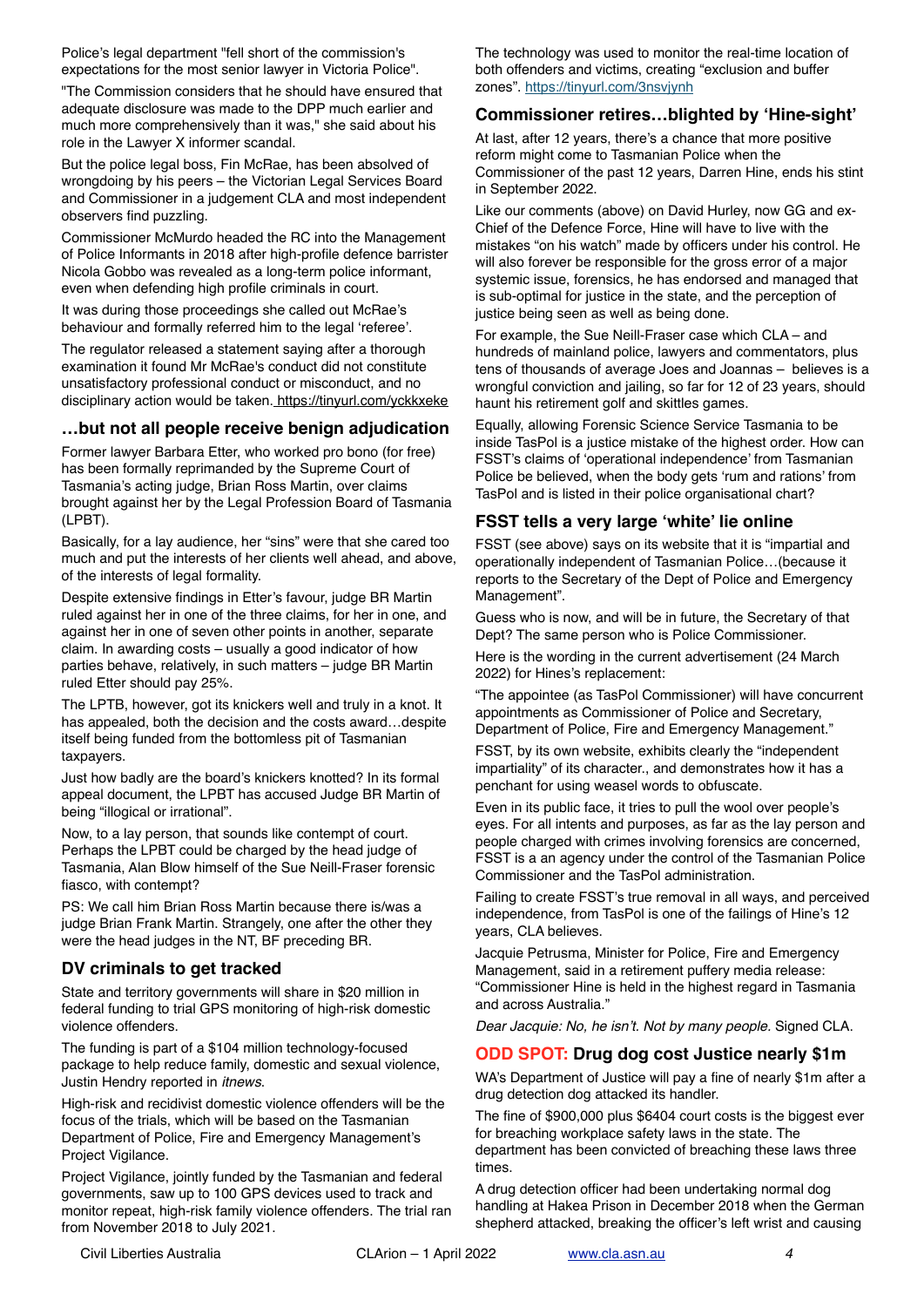cuts to both arms. The officer, with 30 years dog handling experience, needed 120 stitches and faces at least four surgeries, including to insert screws and wires. [https://](https://tinyurl.com/mxmvd7tk) [tinyurl.com/mxmvd7tk](https://tinyurl.com/mxmvd7tk)

### **Prisons in two jurisdictions in turmoil**

**NT:** A disturbance at the Alice Springs Correctional Centre last month involved at least 50 prisoners. NT Corrections Commissioner Matthew Varley said staff were cleaning up after a group of inmates started fires and caused damage to doors, locks and windows in accommodation blocks at the facility.

United Workers Union NT Secretary Erina Early, whose union represents corrections officers, said at least 56 prisoners (out of just over 600) had been relocated to the police watch house after the disturbance.

"The staffing levels at Alice Springs have been at crisis level for a very long time and when you have something like this, it really hits home," she said.<https://tinyurl.com/za8srbke>

**WA:** Ten prisoners have been charged in Perth over a riot at Acacia Prison in Wooroloo late in February 2022. Fires were lit, causing significant damage to various building as well as property damage and graffiti.

Those charged are all males aged 18 to 26 years. They have been split up between Acacia, Hakea and Casuarina Prisons.

In August 2021, several prisoners barricaded themselves inside the medium-security Acacia Prison (capacity 1500), forcing armed Special Operations Group police to reclaim control of the privately-operated men's prison. It is run by Serco under a longterm contract. The WA government has recently re-negotiated the Serco contract, despite it being against Labor Party policy.

### **AUSTRALIAN BRIEFS**

#### **FOI gets a top man at last**

Leo Hardiman PSM QC has been appointed as the national Freedom of Information Commissioner, a post left vacant for years. He was previously deputy chief general counsel and national leader of the office of general counsel with the Australian Government Solicitor, a group legal practice many hundreds strong inside the Attorney-General Department. In the FOI job, he'll face a 40% increase in cases in the past year. and a 419% increase in FOI complaints to the Office of the Australian Information Commissioner since 2018.

### **Driver licences go digital**

Queenslanders may lead Australia in going digital with their driving licence in 2023, with a contract to deliver the Digital Licence App to Queenslanders now signed after a successful trial of the app in the Maryborough-Hervey Bay area in 2020. The next stage of the roll out would see the Digital Licence App trialled in the Townsville region later in 2022.Transport Minister Mark Bailey said Thales ANZ would finalise the development and delivery of the app, which will go statewide next year. <https://tinyurl.com/bddfcht4>

#### **Police: how much, how many?**

Funding for police services (Australia) 2020-2021 \$14.1 billion Number of operational police 2020-21: 73,000 Source: ROGS <https://tinyurl.com/5a54ktb4>

#### **Brassy barristers**

"Our profession boasts a generous variety of personalities but with a tendency towards the bolder end of the spectrum. If we made music rather than submissions, most of us would be in the brass section with many jockeying to play the trumpet." – Philip Walker SC, Blackburn Chambers (barristers) ACT

#### **Members (and other relevant) letters:**

#### **Why were we in Afghanistan?**

I have been following the Ben Roberts-Smith case assiduously. After every update I ask myself the same question: What were the ADF doing in Afghanistan in the first place? – John Rodriguez, Florey ACT.

### **CLA's main activities for March 2022**

#### **Human Rights**

Activity has amped up on two human rights legislation fronts during March.

As the federal election nears, CLA is working hard behind the scenes to lay the best-possible groundwork for early implementing of a national Human Rights Act (HRA) if supporters are elected as MPs.

Since the previous CLArion report, we've met with senior political figures, bar association representatives, and others on possible federal legislation.

The work CLA began and is continuing on creating new, model human rights legislation in the ACT is also entering a busy and critical phase.

A 500-person petition which was successful presented to the ACT Legislative Assembly has generated formal hearings by the parliament's Justice and Community Safety committee. That committee has asked for submission by 7 April before holding hearings in person three weeks later.

To help prepare our submission, during March the CLA HRA campaign team has met with the ACT Attorney General Shane Rattenbury, ACT Human Rights Commissioner, Dr Helen Watchirs and her senior legal staff, as well as the head of the ACT Civil & Administrative Tribunal (ACAT), Graeme Neate.

We have also encouraged the ACT Bar Association to make a submission, and we understand one has been authored by Dr Doug Hassall.

*Photo CLA's HRA campaign manager Chris Stamford, Dr Kristine Klugman and Bill Rowlings (right) meeting with ACT Human Rights head, Dr Helen Watchirs (centre), in March 2022, about a new 'No Rights Without Remedies' proposal to* 

> *further advance rights and liberties in the ACT.*

### **WA: CLA produces the news, and doco**

WA's group leader, CLA Vice-President Margaret Howkins, has confirmed the usefulness of converting CLArion stories into YouTube news-reads by producing the second trial edition of *CLARION NEWS*.

Read by new newsreader, Bianca Gimondo, the audio

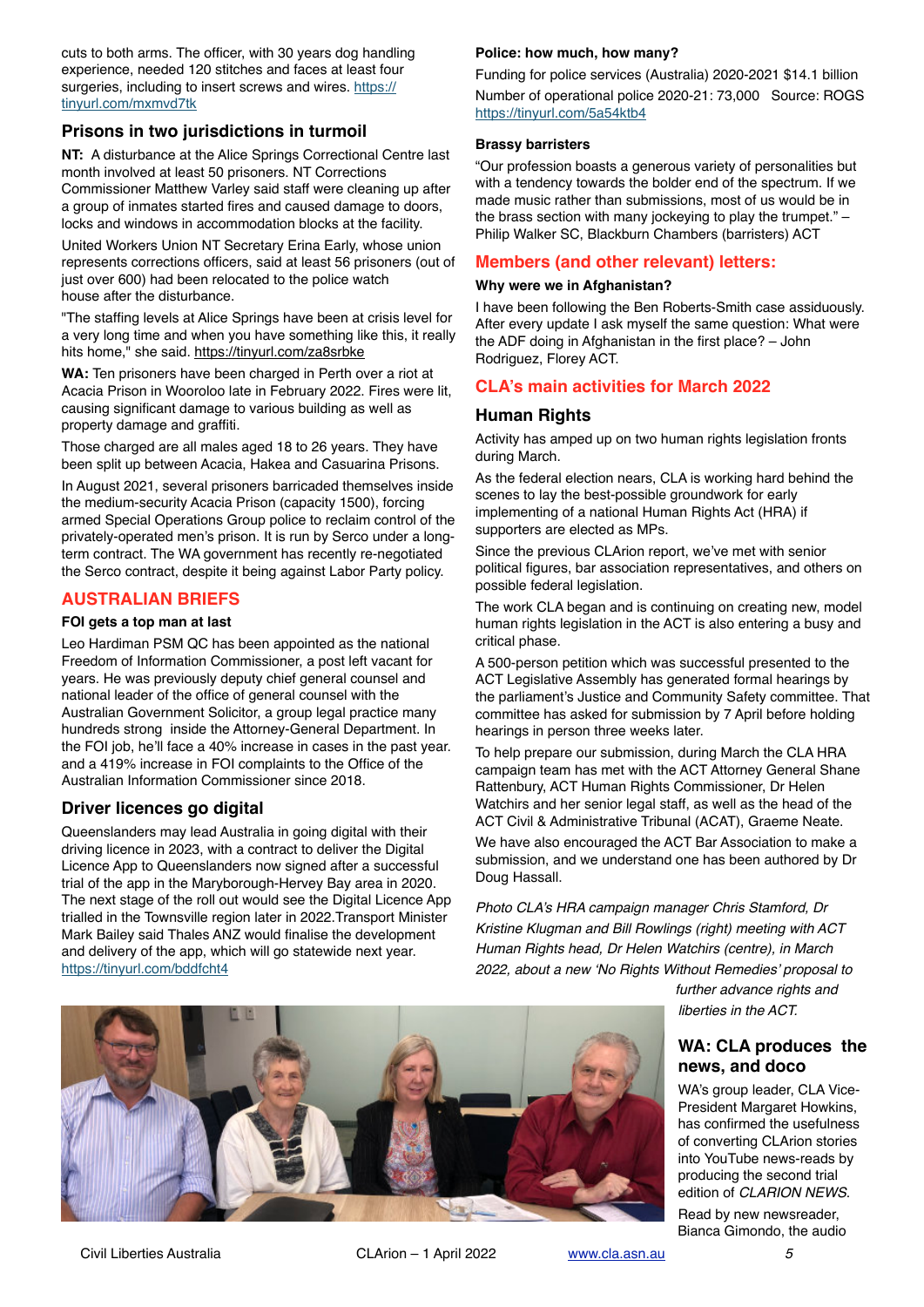items with a focus on WA are being appreciated by CLA members before we go out to a wider audience. Video link: <https://youtu.be/P309PkapYSI>

…and, as reported on page 1, CLA has filmed WA Senator Dorinda Cox explaining why national and WA justice reform is needed, 40 years on from the last Royal Commission into Indigenous injustice, and why Australia (and WA) need their own Human Rights Acts to underpin a fair and equitable society.

The filming was part of a 48-minute, made-for-TV-etc documentary being produced under a team led by CLA Vice-President Margaret Howkins "and crew"…with the crew contributing their significant expertise at no cost.

#### **WOSP:**

The CLA campaign entitled 'Watch Over Security and Policing' continues in the background with research while campaign leader, Dr Tony Murney, is heavily engaged in trying to secure more places and visas for Afghanis who supported Australia while we were engaged in the Afghanistan conflict for nearly two decades.

We made a major submission to the SIC group, the Security and Intelligence Committee (the PJCIS) in late February…and were ignored again.

There were 10 submissions to the *'Review of National Security Legislation Amendment (Comprehensive Review and Other Measures No. 1) Bill 2021'*.

But, when it came to public hearings, the SIC invited only the Law Council of Australia, not CLA or the other civil liberties group which made a submission. So, who did it hear from?

It listened to all the usual security pushers and promoters of more repressive laws: IGIS, the ineffective security monitoring agency of government; the Dept of Home Affairs, which runs surveillance (including electronic) as well as "intelligence" and national security policy; ASIO, the domestic spy agency; the Australian Signals Directorate, the eyes and ears in the sky who can monitor, and has access to, all the phone and data they like, including anywhere worldwide; and the Office of National Intelligence.

#### Referring to CLA, its report said:

It is noted that Civil Liberties Australia, *Submission 7*, did not address the Bill in any substantive way. It did raise a question about the desirability of the proposed amendments in Schedule 8

What CLA's submission did do was address the entire system of jiggery spookery that lies behind such a Bill…but, of course, the PJCIS won't address the regime, just individual Bills.

It's head is buried so deeply in the sand that it cannot possibly breathe in, or hear fresh ideas, or even contemplate taking an overall mindful view of changed "terror" circumstances.

Even with the Law Council of Australia, the PJCIS is dismissive because "what would the Law Council know?":

The Committee notes that the Law Council could not have had access to sensitive information on how operations are run by the intelligence agencies. This is not a criticism of the Law Council in any way, it is simply stating the fact that they would not have certain information available to them. (Report, page 41)

The know-alls of the SIC committee have no interest in hearing what groups like CLA, who more represent the people, want to say about the entire security system. They only want to hear from the echo chambers of the spy cellars and secret cadres inside 'The Community', as the 6000-7000 spooks and eavesdroppers, mostly occupying unmarked building in Canberra, call themselves.

Why, for example, does ASIO get its time to respond doubled because it fails to meet deadlines? Surely, the failure within ASIO should be addressed, and it should improve its performance, not have the response time stretched, CLA argues. No-one has ever said ASIO is under-staffed: quite the opposite.

### **INTERNATIONAL**

### **Free speech is first war casualty**

Russian President Vladimir Putin has called for a "selfpurification" to rid his country of anyone who questions his invasion of

Ukraine. Putin went on TV (photo) to excoriate Russians who do not back him in the attack on Ukraine, blaming NATO nations for using instigators to stir up opposition to the war.



"[Russians] will always be able to distinguish true patriots from scum and traitors and will simply spit them out like a gnat that accidentally flew into their mouths," he said.

"I am convinced that such a natural and necessary selfpurification of society will only strengthen our country."

The speech appeared to be a warning that his authoritarian rule – which had already grown tighter since the invasion began on 24 February 2022, shutting down Russian news outlets and arresting protesters – could grow even more repressive.

Authorities announced the first known criminal cases under a new law that allows for 15-year prison terms for posting what is deemed to be "false information" about the Ukraine war. That law itself was stiffened considerably late in March when President Putin introduced a new law of jail terms up to 15 years for publishing "fake" information about any of Russia's actions abroad, anywhere.<https://tinyurl.com/2p8sjd74>

# **World's top cop accused of torture, barbarism**

French prosecutors have opened a preliminary inquiry into alleged torture and barbarism by the head of international police, Emirati General Ahmed Nasser al-Raisi, according to *Al Jazeera*.

In November 2021 al-Raisi was elected president of Interpol. Al-Raisi's "day job" is as a high-ranking official at the United Arab Emirates interior ministry.

The Gulf Centre for Human Rights claims al-Raisi is responsible for the inhumane treatment in the UAE of Ahmed Mansoor, an opponent of the Emirati government. GCHR lodged its complaint in January 2022 with the French anti-terror prosecutors unit whose brief includes handling crimes against humanity.

Allegations of torture had already been levelled at al-Raisi by human rights organisations when he ran for president of Interpol, saying they feared the agency would be at risk of exploitation by repressive regimes.

There were also accusations that Abu Dhabi had abused Interpol's system of "red notices" for wanted suspects to persecute political dissidents offshore, as they face instant arrest and jailing – without any proof of misbehaviour – on arrival at Interpol-supporting countries where they can spend months or years awaiting an extradition hearing.

Civil Liberties Australia CLArion – 1 April 2022 [www.cla.asn.au](http://www.cla.asn.au) *6*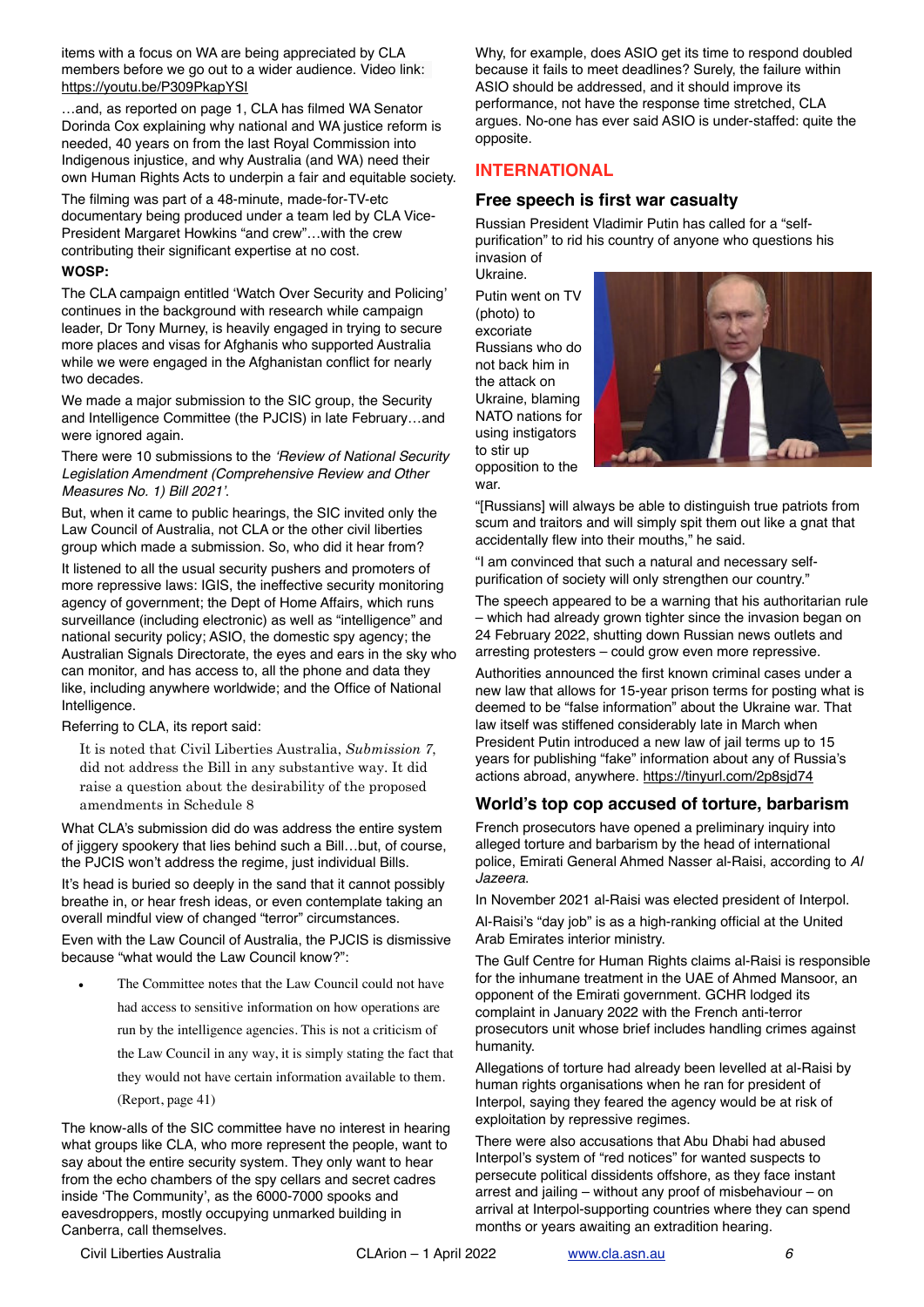The UAE donated \$72m to Interpol in 2017 – almost equivalent to the required contributions of all the organisation's 195 member countries which amounted to \$90m in 2020. [https://](https://tinyurl.com/mwx7udca) [tinyurl.com/mwx7udca](https://tinyurl.com/mwx7udca)

### **CIA recruits bashed detainee for training**

A naked detainee at a secret CIA detention site in Afghanistan was used as a living prop to teach trainee interrogators, who lined up over two hours to take turns at knocking his head against a plywood wall, leaving him with brain damage, according to a US government report.

Details of the torture of Ammar al-Baluchi, a 44yo Kuwaiti, are in a 2008 report by the CIA's inspector general, declassified now by lawyers seeking an independent medical examination for the man.

al-Baluchi is one of five defendants before a military tribunal at Guantánamo Bay charged with participating in the 9/11 Twin Towers aircraft crashes plot. The case has been in pre-trial hearings for 10 years, mired in a dispute over legal admissibility of testimony obtained by torture. <https://tinyurl.com/2p9x3srx>

# **UK liable for quizzing detainee under CIA torture**

UK intelligence services, who allegedly asked the CIA to put questions to Abu Zubaydah as they tortured him in "black sites" ,were subject to the law of the UK and not that of the countries where he was being held, the England and Wales Court of Appeal has ruled.

Three appeal judges decided the man, who was subjected to extreme mistreatment and torture at secret CIA "black sites" in six different countries, may sue the UK government in England.

He was captured in March 2002 in Pakistan, and claims that between 2002 and 2006 he was unlawfully rendered by US agents to six named countries, then in 2006 he was rendered again to Guantánamo Bay, where he has been held without trial ever since. <https://tinyurl.com/4rheaub8>

# **Medical treatment is child abuse, says Texas**

Texas has declared medical treatment for trans-gender children is child abuse.

At least three children and their families have been reported to the Texas Department of Family and Protective Services (DFPS) for alleged abuse or neglect based on gender-affirming care for minors.

State Attorney General Ken Paxton issued a non-binding legal opinion in February that transgender medical care for minors, such as puberty blockers and hormone treatment, is child abuse: Texas governor Greg Abbott told DFPS to investigate parents of trans children.

He also ordered state agencies to investigate licensed medical facilities prescribing gender-affirming treatment for trans youth, and said doctors, nurses and teachers should report such medical care.

The American Civil Liberties Union and Lambda Legal are suing Abbott and the state's child welfare agency to stop the state's prying into parents seeking gender-affirming care for their children.

A Texas state district judge granted a temporary restraining order early in March, and an injunction blocked state actions until a full hearing is held. <https://tinyurl.com/4usttfa5>

### **Control, not funding, is the police problem**

Law enforcement spending across the USA's 50 largest cities rose slightly as a share of general expenditures to 13.7% in 2021 according to Bloomberg CityLab, even as many cities cut spending in other areas due to Covid-19.

Since the start of the pandemic, violent crime is up in big cities and small towns across America. But the solving of crime by

police is down: just 40% for violent crimes, like murder, by Miami-Dade Police Dept, one of the biggest in the nation.By contrast, the M-DPD budget went from \$US707m in 2020 to nearly \$US800m in 2022,

"In short, there is no pressing, national need for greater police funding. If anything, police departments and their allies have skilfully used anxiety over "defund" (public campaigns) to successfully lobby for even larger budgets, despite the striking inability of many police departments to solve crimes and clear murders," according to Jamelle Bouie in the *NY Times*. [https://](https://tinyurl.com/yc275v4b) [tinyurl.com/yc275v4b](https://tinyurl.com/yc275v4b)

"There does remain, however, a pressing, national need for police accountability. In theory, the police are subordinate to elected officials. In practice, police departments in many areas exist beyond democratic control.

"Few police officers are held accountable for killings. Even fewer have to answer for more common forms of abuse and bad behavior. And too many cops act with impunity, as if they were above the laws that govern the rest of us. We don't need to fund the police (American law enforcement has more than its fair share of cash); we need to control them."

### **Licensing, requiring renewals, is the answer**

Police officers should be individually licensed, with renewal every five years by examination, an independent review of policing in the UK recommends.

The Strategic Review of Policing in England and Wales, chaired by Sir Michael Barber and carried out by the Police Foundation think tank, has 56 recommendations urging radical reform to police culture, skills and training, and organisational structure. Police chiefs said the report was "thorough and thoughtprovoking".

Among the recommendations are a "licence to practice" for police officers, administered by the College of Policing, the professional standards body. Every five years, every police officer would have to demonstrate professional development through relevant qualifications, passing an interview, or presenting a portfolio of activities and achievements.

Any officer who fails the assessment could receive further support including mentoring, but successive failures would see their licence removed and they would no longer be able to work, the report proposes.

Barber also calls for improved training and support for sergeants and inspectors so they are equipped to provide stronger supervision, tackle poor conduct and call out bad behaviour among officers.

Among other recommendations are the creation of a new Crime Prevention Agency and the merger of back-office functions across the 43 police forces of England and Wales, which Barber argues would save hundreds of millions of pounds. [https://](https://tinyurl.com/4jwmcccd) [tinyurl.com/4jwmcccd](https://tinyurl.com/4jwmcccd)

### **Officers tasked to call out sexist and misogynistic police behaviour**



Policing attracts some men who want "to exert and coerce" vulnerable people, the new UK national police lead on violence against women, deputy chief constable Maggie Blyth (photo), has admitted.

Six months into her new position, she urged police officers on International Womens Day 2022 to create a "call-out culture" to tackle sexist and misogynistic behaviour.

Blyth heads the campaign to prevent violence against women and girls (VAWG) at the National Police Chiefs' Council. She

Civil Liberties Australia CLArion – 1 April 2022 [www.cla.asn.au](http://www.cla.asn.au) *7*